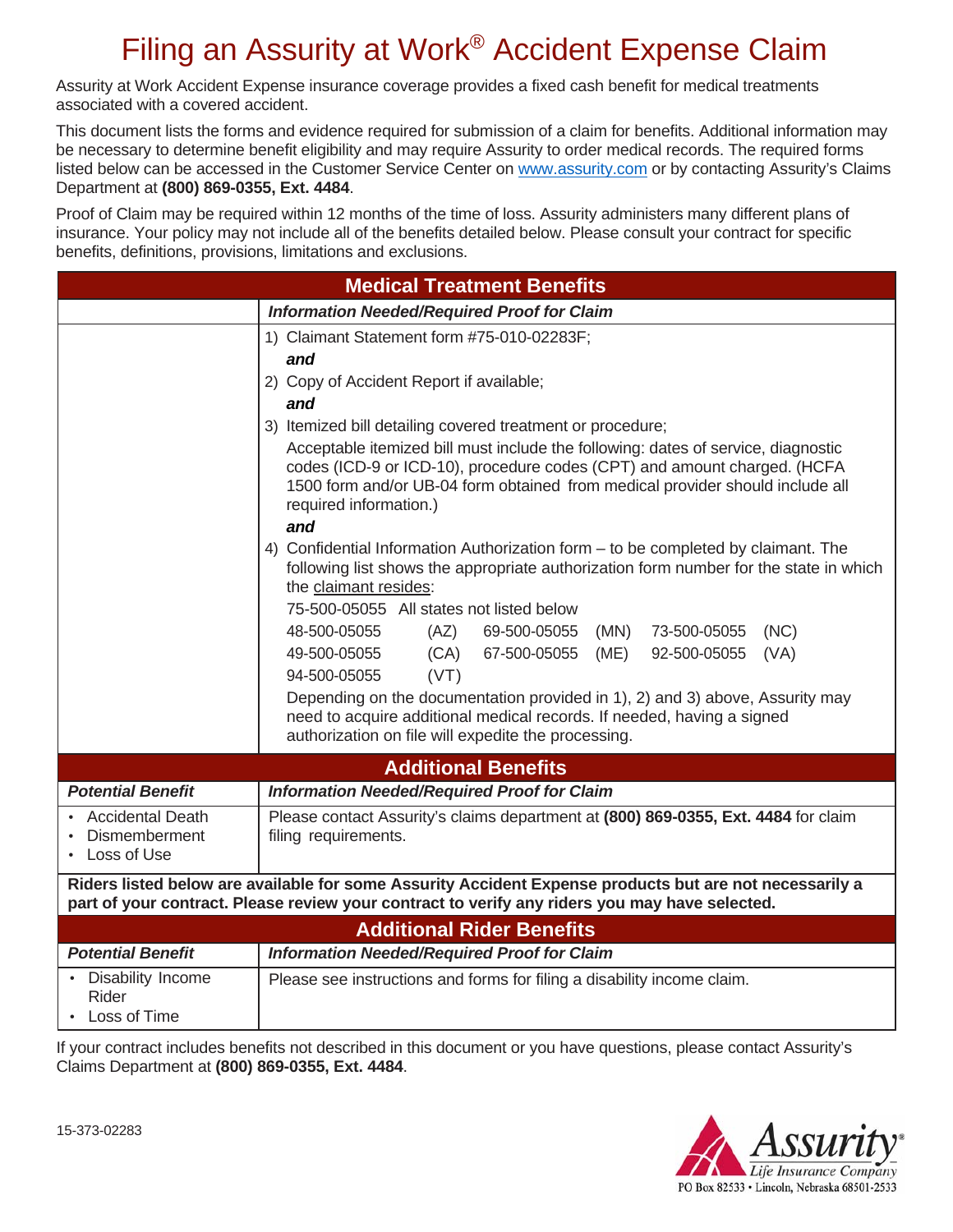

### **If your policy includes the Short-Term Disability Income rider or Loss of Time benefits and you wish to file a disability claim, please refer to Disability Income claim forms.**

Please consult your policy language for provisions and policy specific benefits.

When submitting your claim, you must include an itemized billing showing the date of service, amounts charged, diagnosis and procedure codes. This information can be obtained from the patient's healthcare provider(s) by requesting an itemized bill, HCFA 1500 non-hospital bill or a UB04 hospital bill. If the required information is not received, the claim may be delayed or denied.

| First                                                                                                                                                         | Middle              | Last                          |                        |                        |                                |              |
|---------------------------------------------------------------------------------------------------------------------------------------------------------------|---------------------|-------------------------------|------------------------|------------------------|--------------------------------|--------------|
| 1. Policyowner's name                                                                                                                                         |                     |                               |                        | Policy/Certificate no. |                                |              |
| Street address                                                                                                                                                | City                |                               |                        | <b>State</b>           |                                | $ZIP+4$      |
| Address                                                                                                                                                       |                     |                               |                        |                        |                                |              |
| Phone no.                                                                                                                                                     | Social Security no. |                               | Male<br>$\mathcal{L}$  | $\Box$ Female          | Policyowner's<br>date of birth | MM/DD/YYYY   |
|                                                                                                                                                               | First               | Middle                        | Last                   |                        |                                | (MM/DD/YYYY) |
| 2. Name of claimant (if other than Policyowner)                                                                                                               |                     |                               |                        |                        | Date of birth                  |              |
| 3. Occupation                                                                                                                                                 |                     |                               | Employer's contact no. |                        |                                |              |
| Name                                                                                                                                                          | Street address      |                               | City                   |                        | <b>State</b>                   | $ZIP+4$      |
| 4. Employer                                                                                                                                                   |                     |                               |                        |                        |                                |              |
| 5. Date your physician first treated you (MM/DD/YYYY)<br>Other dates of treatment                                                                             |                     |                               |                        |                        |                                |              |
| 6. Date of the accident (MM/DD/YYYY)                                                                                                                          | Time of day         | $\square$ a.m. $\square$ p.m. |                        |                        |                                |              |
| $\Box$ No<br>7. Did the accident happen at work? $\Box$ Yes<br>Please provide a copy of the accident report.                                                  |                     |                               |                        |                        |                                |              |
| 8. Please provide a brief description of the accident                                                                                                         |                     |                               |                        |                        |                                |              |
|                                                                                                                                                               |                     |                               |                        |                        |                                |              |
|                                                                                                                                                               |                     |                               |                        |                        |                                |              |
|                                                                                                                                                               |                     |                               |                        |                        |                                |              |
|                                                                                                                                                               |                     |                               |                        |                        |                                |              |
| 9. If you are applying for Accidental Death or Common Carrier benefits, please provide: 1) certified death certificate and 2) motor vehicle or police report. |                     |                               |                        |                        |                                |              |

Claims can be faxed to (800) 869-0368 or mailed to Assurity at the address on the top of this form.

### **FRAUD NOTICES**

### **Unless specific state language is provided below for your state of residence, the following general fraud notice applies.**

Any person who knowingly, and with intent to defraud any insurance company or other person, files an application for insurance or statement of claim containing any materially false information, or conceals for the purpose of misleading, information concerning any fact material thereto, commits a fraudulent insurance act, which is a crime and shall also be subject to a substantial civil penalty where and to the extent allowed by state law.

**AL RESIDENTS:** Any person who knowingly presents a false or fraudulent claim for payment of a loss or benefit, or who knowingly presents false information in an application for insurance, is guilty of a crime and may be subject to restitution fines or confinement in prison, or any combination thereof.

**AR, DC, LA, MA, RI RESIDENTS:** Any person who knowingly presents a false or fraudulent claim for payment of a loss or benefit, or knowingly presents false information in an application for insurance, is guilty of a crime and may be subject to fines and confinement in prison.

**AZ RESIDENTS:** For your protection, Arizona law requires the following statement to appear on this form: Any person who knowingly presents a false or fraudulent claim for payment of a loss is subject to criminal and civil penalties.

**CA RESIDENTS:** For your protection, California law requires the following to appear on this form: Any person who knowingly presents false or fraudulent claim for the payment of a loss is guilty of a crime and may be subject to fines and confinement in state prison.

**CO RESIDENTS:** It is unlawful to knowingly provide false, incomplete or misleading facts or information to an insurance company for the purpose of defrauding or attempting to defraud the company. Penalties may include imprisonment, fines, denial of insurance and civil damages. Any insurance company or agent of an insurance company who knowingly provides false, incomplete or misleading facts or information to a policyholder or claimant for the purpose of defrauding or attempting to defraud the policyholder or claimant with regard to a settlement or award payable from insurance proceeds shall be reported to the Colorado Division of Insurance within the Department of Regulatory Agencies.

**Continued on page 2**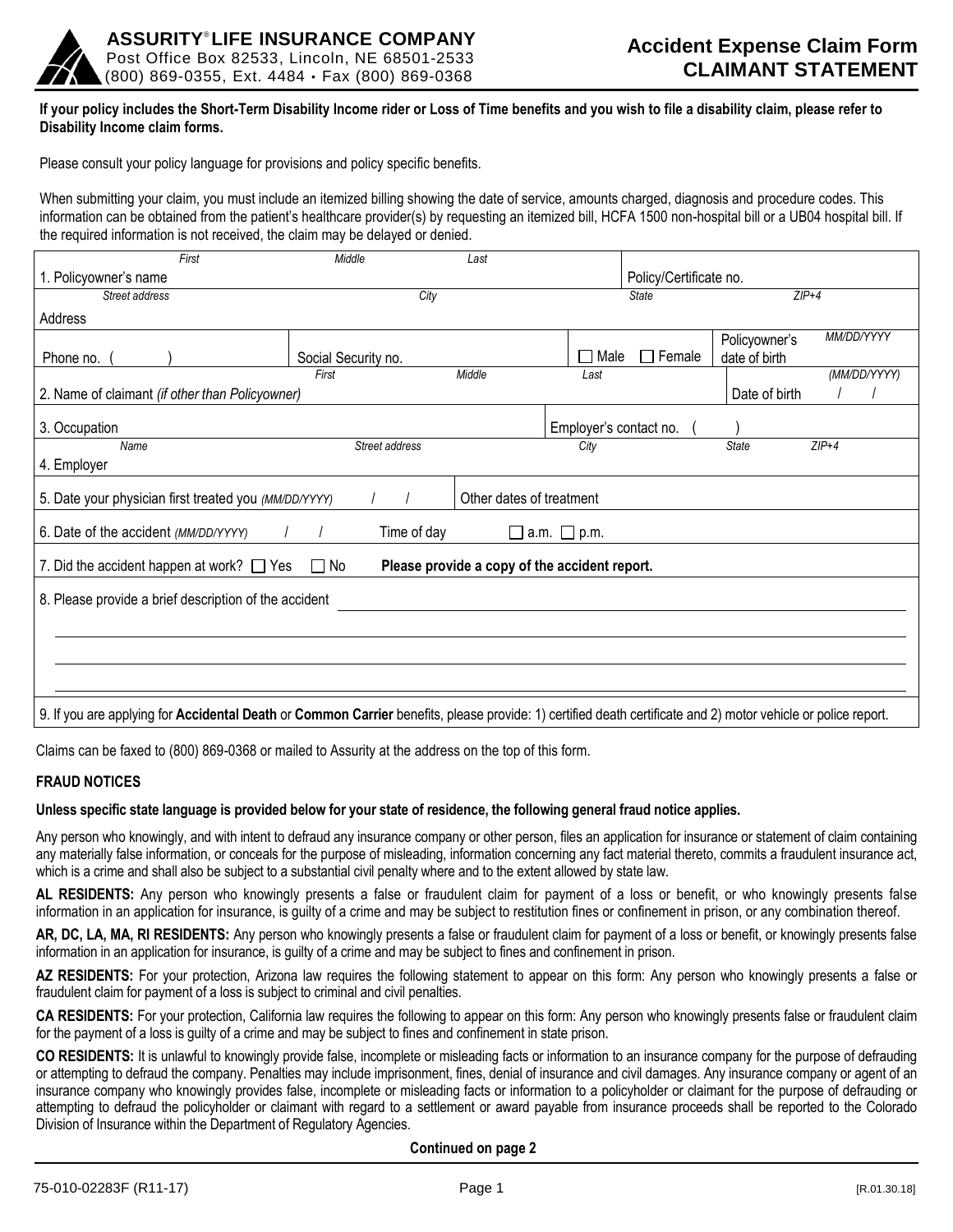## **FRAUD NOTICES** *(continued)*

**FL RESIDENTS:** Any person who knowingly, and with intent to injure, defraud or deceive any insurer, files a statement of claim or an application containing any false, incomplete or misleading information is guilty of a felony of the third degree.

**IL RESIDENTS:** Any person who knowingly, and with intent to defraud any insurance company or other person, files an application for insurance or statement of claim containing fraud or intentional misstatements of material fact commits a fraudulent insurance act, which is a crime and subject to a substantial civil penalty where and to the extent allowed by state law.

**KS RESIDENTS:** Any person who knowingly, and with intent to defraud any insurance company or other person, files an application for insurance or statement of claim containing any materially false information or conceals for the purpose of misleading, information concerning any fact material thereto, commits a fraudulent insurance act, which may be a crime as determined by a court of law and shall also be subject to a substantial civil penalty where and to the extent allowed by state law.

**KY RESIDENTS:** Any person who knowingly and with intent to defraud any insurance company or other person, files a statement of claim containing any materially false information or conceals for the purpose of misleading, information concerning any fact material thereto commits a fraudulent insurance act, which is a crime.

**MD RESIDENTS:** Any person who knowingly or willfully presents a false or fraudulent claim for payment of a loss or benefit, or who knowingly or willfully presents false information in an application for insurance, is guilty of a crime and may be subject to fines and confinement in prison.

**ME, TN, WA RESIDENTS:** It is a crime to knowingly provide false, incomplete or misleading information to an insurance company for the purpose of defrauding the company. Penalties may include imprisonment, fines or a denial of insurance benefits.

**MN RESIDENTS:** A person who files a claim with intent to defraud or helps commit a fraud against an insurer is guilty of a crime.

**NC RESIDENTS:** Any person who knowingly, and with intent to defraud any insurance company or other person, files an application for insurance or statement of claim containing any materially false information, or conceals for the purpose of misleading, information concerning any fact material thereto, commits a fraudulent insurance act, which is a crime and may also be subject to a substantial civil penalty where and to the extent allowed by state law.

**NH RESIDENTS:** Any person who, with a purpose to injure, defraud or deceive any insurance company, files a statement of claim containing any false, incomplete or misleading information, is subject to prosecution and punishment for insurance fraud.

**NJ RESIDENTS:** Any person who knowingly files a statement of claim containing any false or misleading information is subject to criminal and civil penalties.

**NM RESIDENTS:** Any person who knowingly presents a false or fraudulent claim for payment of a loss or benefit, or knowingly presents false information in an application for insurance, is guilty of a crime and may be subject to civil fines and criminal penalties.

**NY RESIDENTS:** Any person who knowingly and with intent to defraud any insurance company or other person, files an application for insurance or statement of claim containing any materially false information or conceals for the purpose of misleading, information concerning any fact material thereto, commits a fraudulent insurance act, which is a crime, and shall also be subject to a civil penalty not to exceed five thousand dollars and the stated value of the claim for each such violation.

**OH RESIDENTS:** Any person who, with intent to defraud or knowing that he is facilitating a fraud against an insurer, submits an application or files a claim containing a false or deceptive statement is guilty of insurance fraud.

**OK RESIDENTS:** WARNING: Any person who knowingly, and with intent to injure, defraud or deceive any insurer, makes any claim for the proceeds of an insurance policy containing any false, incomplete or misleading information is guilty of a felony.

**OR RESIDENTS:** Any person who knowingly and with intent to defraud an insurance company or any other person presents a false claim for payment of a loss or benefit may be guilty of insurance fraud and subject to civil fines and criminal penalties. If such misinformation is material to the content of the contract, relied upon by the insurer and either material to the risk assumed by the insurer or provided fraudulently, such action may also lead to denial of insurance benefits.

**PA RESIDENTS:** Any person who knowingly and with intent to defraud any insurance company or other person, files an application for insurance or statement of claim containing any materially false information or conceals for the purpose of misleading, information concerning any fact material thereto, commits a fraudulent insurance act, which is a crime and subjects such person to criminal and civil penalties.

**VA RESIDENTS:** Any person who, with the intent to defraud or knowing that they are facilitating a fraud against an insurer, submits an application or files a claim containing a false or deceptive statement may have violated state law.

**VT RESIDENTS:** Any person who knowingly presents a false statement in an application for insurance may be guilty of a criminal offense and subject to penalties under state law.

**I hereby acknowledge that I have read the applicable notice above.**

**I hereby certify the statements above are complete and accurate to the best of my knowledge.**

Signature of Policyowner **Date** *(MM/DD/YYYY)* / / /